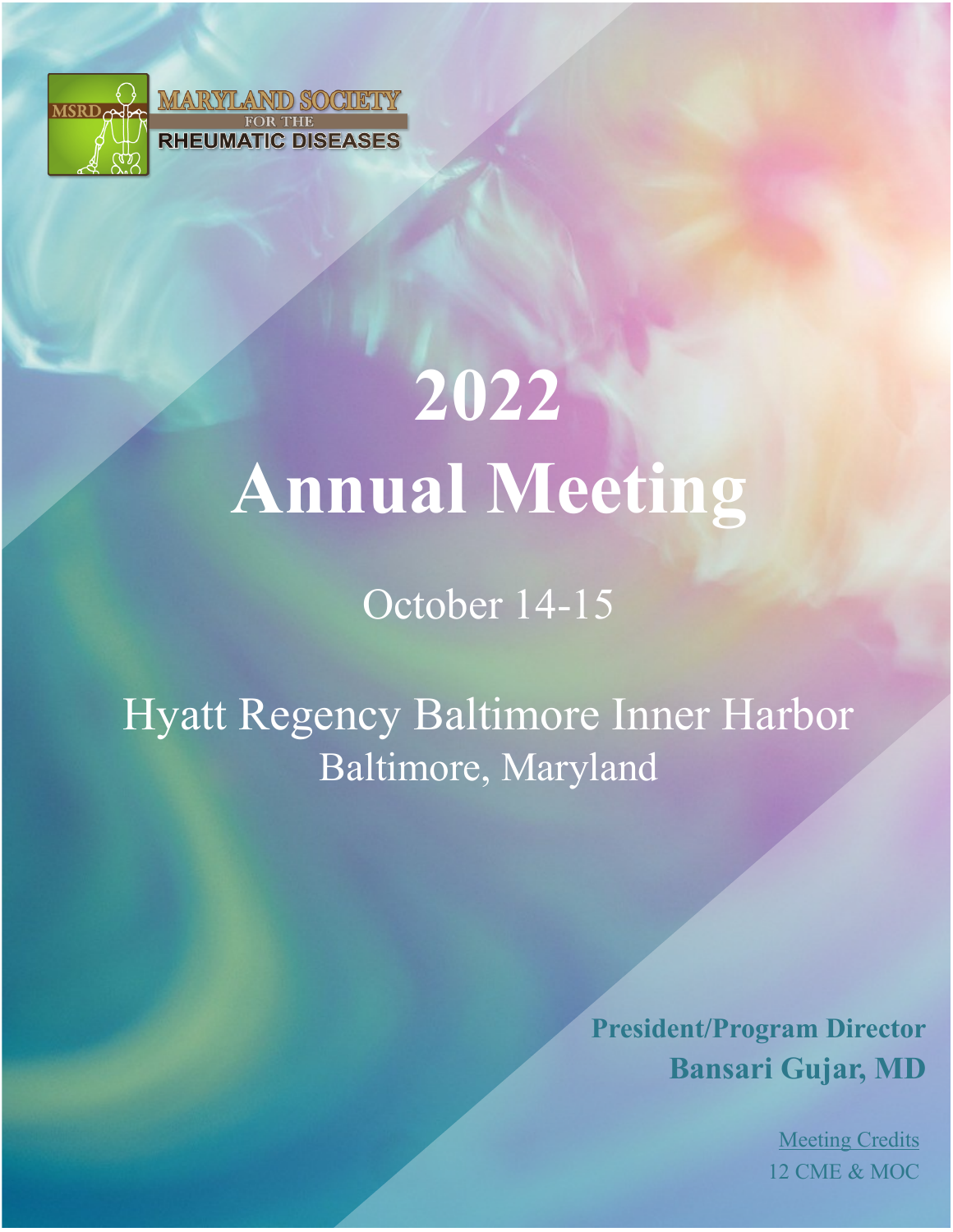## **You are invited you to the MSRD 2022 Annual Meeting!**

Below you will find some frequently asked questions along with important meeting information. You can pay dues, register for the meeting and reserve you hotel room all from the links in the email! If you have any further questions please email us at msrd@msrd.org or call 904-765-7746.

#### **Frequently Asked Questions**

- 1. *What do I need to do first to register for the meeting?* You will need pay your 2022 Dues via the link in the email. On your dues confirmation page you will receive a membership code to use during your annual meeting registration.
- 2. *How much are 2022 dues?* The fee for the 2022 dues is \$100. This will enable you to sign up as a member for the annual meeting. Member rate for the meeting is \$150 which combined (dues and meeting) is a \$100 savings.
- 3. *How do I register for the meeting?* You can register online via the link in the email.
- 4. *Is there a registration fee for the meeting?* Yes, the registration fee is \$150 for members (with membership code) and \$350 for non-members & PharmD
- 5. *Will there be CME's for the meeting?* Yes, there will be a total of 12 CME and MOC hours. This will vary depending on the time you attend.
- 6. *How do I get my CME/MOC credits?* There will be a link in the on-site program where you will go online and fill out an evaluation. Once that is completed you can print and save your CME certificate. MOC credits will show up in your account approximately two months after the program. We will also send out a reminder email with the link after the meeting for your convenience.
- 7. *Is there a cut-off date for registration to the meeting?* No, you can register anytime but there is a **\$50 late fee**  after August 19th. It is important to register prior to August 19th so we have an accurate count of registrants for food, meeting materials etc..
- 8. *How do I reserve a hotel room and what is the cut-off date?* The hotel link is in the attached email. **Hotel cutoff is September 12th.** Do not wait to book your room!

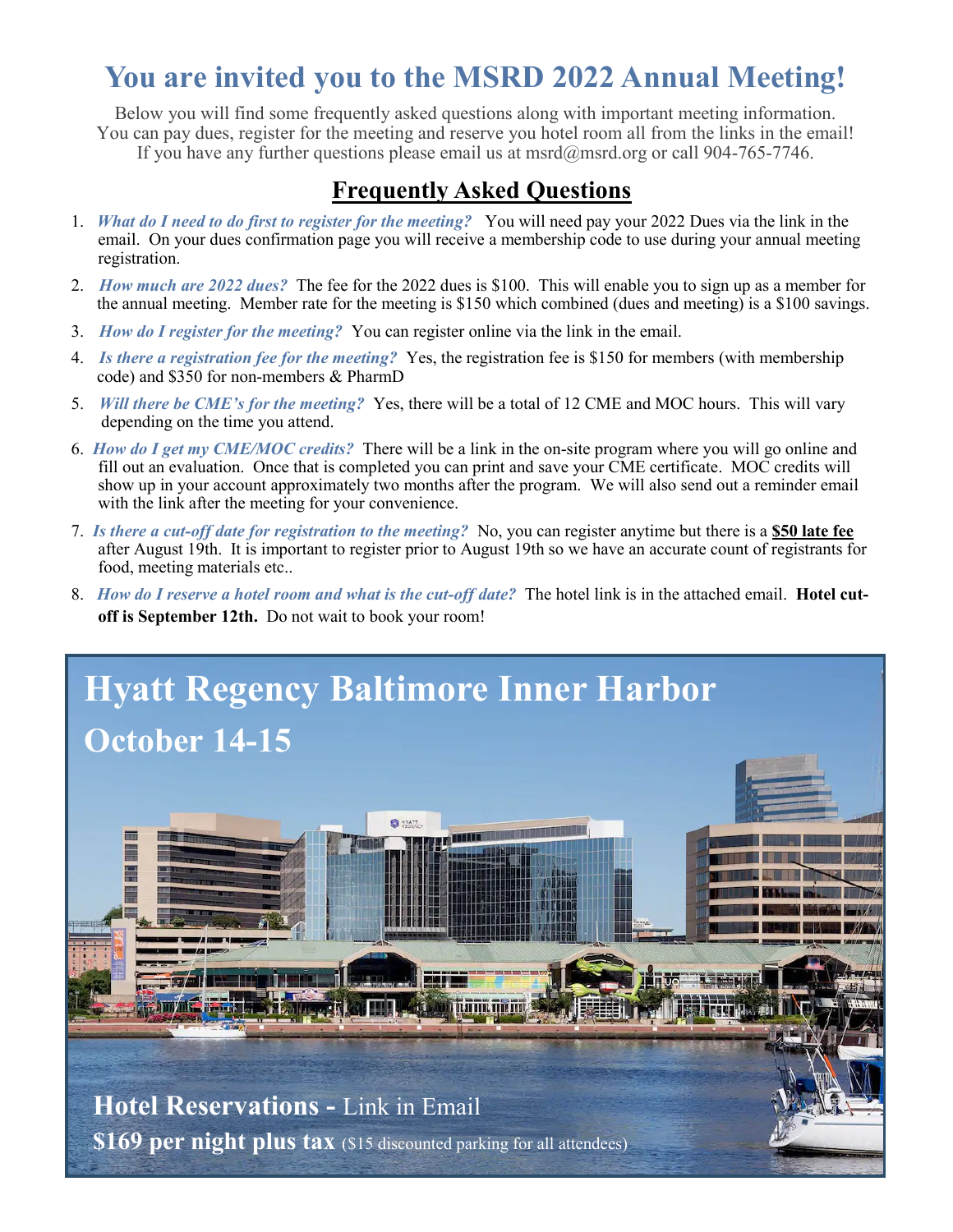## **MSRD 2022 Program Schedule**

## **Friday – October 14**

| $8:00 - 9:00$ am           | <b>Breakfast in Exhibit Hall</b>                                                       |  |  |
|----------------------------|----------------------------------------------------------------------------------------|--|--|
| $9:00 - 9:15$ am           | <b>Opening Remarks and Pre-test</b>                                                    |  |  |
| $9:15 - 10:15$ am          | Pregnancy, Fertility and Rheumatic Diseases - Megan Clowse, MD, MPH                    |  |  |
| $10:15 - 11:15$ am         | Osteoarthritis Updates and Emerging Therapies – Marc C. Hochberg, MD, MPH              |  |  |
| $11:15 - 12:00 \text{ pm}$ | MS, Myelitis and Optic Neuritis-Updates for the Rheumatologist<br>- Shiv Saidha, MBBCh |  |  |
| $12:00 - 1:00$ pm          | <b>Lunch in Exhibit Hall</b>                                                           |  |  |
| $1:00 - 2:00$ pm           | Myositis updates and difficult cases - Lisa Christopher-Stine, MD, MPH                 |  |  |
| $2:00 - 3:00$ pm           | Covid and Autoimmune Diseases - Leonard Calabrese, DO                                  |  |  |
| $3:00 - 3:30$ pm           | <b>Break in Exhibit Hall</b> (including Fellow Poster Presentations)                   |  |  |
| $3:30 - 4:00$ pm           | Meet the Professors Breakout Session I                                                 |  |  |
| $4:00 - 4:15$ pm           | <b>Break in Hallway</b>                                                                |  |  |
| $4:15 - 4:45$ pm           | Meet the Professors Breakout Session II                                                |  |  |
| $5:00 - 6:00$ pm           | <b>Cocktail Reception with Levels I - III</b>                                          |  |  |

#### **Saturday - October 15**

| $7:00 - 8:00$ am   | Sponsored Breakfast - Sanofi Genzyme (more info. to follow)                                                |  |  |
|--------------------|------------------------------------------------------------------------------------------------------------|--|--|
| $8:00 - 9:00$ am   | Giant Cell Arteritis - Philip Seo, MD, MPH                                                                 |  |  |
| $9:00 - 10:00$ am  | Scleroderma, ILD and Pulmonary HTN - Virginia Steen, MD                                                    |  |  |
| $10:00 - 10:45$ am | <b>Break in Exhibit Hall</b> (including Fellow Poster Presentations)                                       |  |  |
| $10:45 - 11:45$ am | Lupus-Novel Therapeutics and Updates In The Treatment of Lupus Nephritis<br>- Joan Merrill, MD             |  |  |
| $11:45 - 12:15$ pm | Covid Management Outpatient - Julie Paik, MD, MHS                                                          |  |  |
| $12:15 - 1:15$ pm  | <b>Lunch in Exhibit Hall</b>                                                                               |  |  |
| $1:15 - 2:15$ pm   | Treatment Updates and New Guidelines for the Treatment of Psoriatic Arthritis<br>and Spondyloarthropathies |  |  |
| $2:15 - 2:45$ pm   | Hand Surgery Pearls for the Rheumatologist - Elizabeth Langhammer, MD                                      |  |  |
| $2:45 - 3:15$ pm   | Meet the Professors Breakout Session I                                                                     |  |  |
| $3:15 - 3:30$ pm   | <b>Break in Hallway</b>                                                                                    |  |  |
| $3:30 - 4:00$ pm   | Meet the Professors Breakout Session II                                                                    |  |  |
| $4:00 - 4:15$ pm   | Post-Test                                                                                                  |  |  |
| $4:15 - 5:00$ pm   | Annual Business Meeting (including Advocacy Update and fellow poster presentation awards)                  |  |  |

| <b>Annual Meeting</b><br><b>Registration Dates/Fees</b> | <b>Before</b><br><b>September 12</b> | September 12 -<br>October 6 | <b>After October 6</b><br>& On-site |
|---------------------------------------------------------|--------------------------------------|-----------------------------|-------------------------------------|
| <b>MSRD Members</b><br>(Physician & Allied Health)      | \$150                                | <b>\$200</b>                | \$250                               |
| <b>Non Members/Pharm D/PhD</b>                          | \$350                                | <b>\$400</b>                | \$450                               |